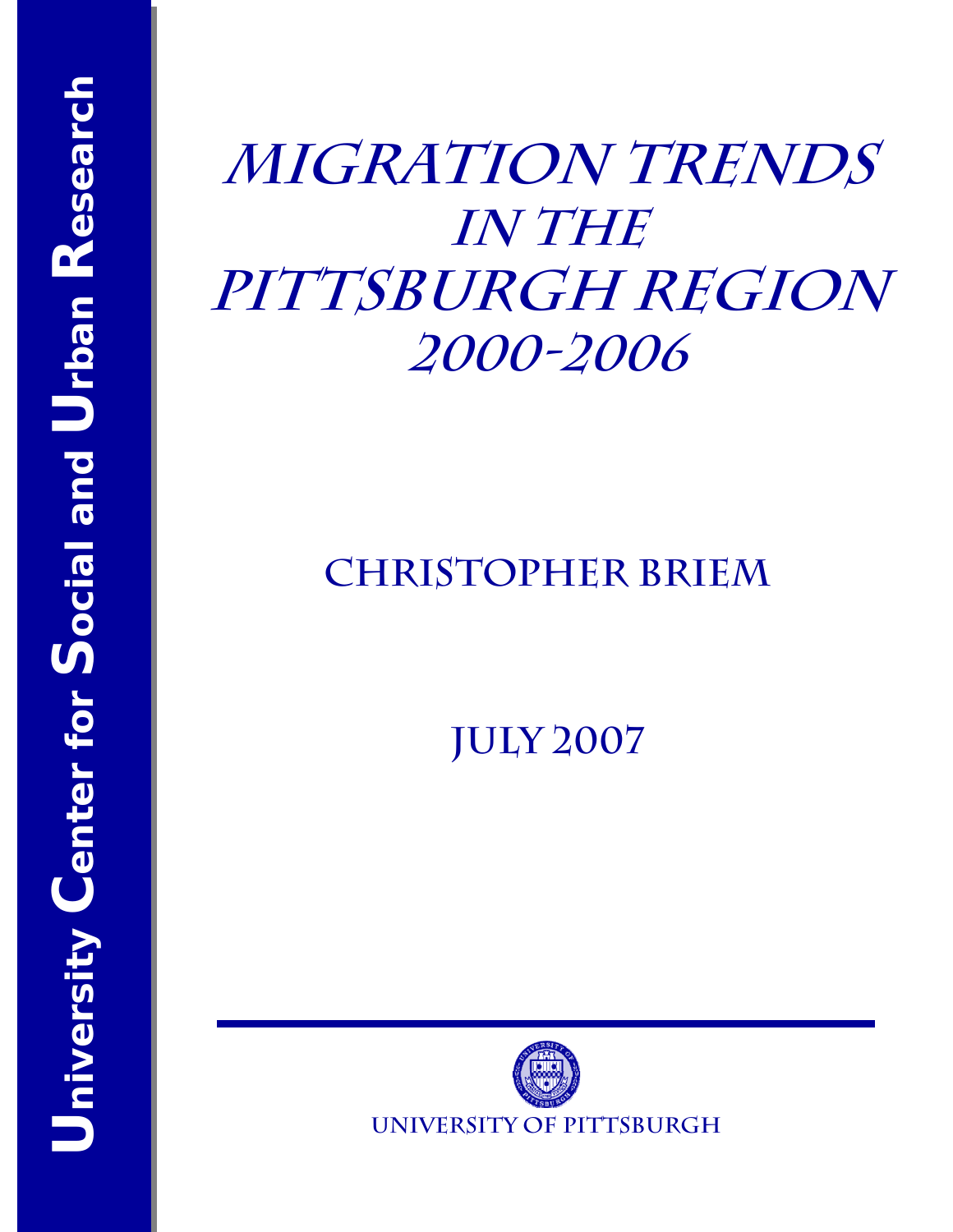## **Table of Contents**

## **List of Tables**

| Table 2. Cumulative Net Migration Flows Affecting the Pittsburgh Metro SA10 |  |
|-----------------------------------------------------------------------------|--|
| Table 3. Cumulative Migration Flows Within Southwestern Pennsylvania 13     |  |
| Table 4. Cumulative Net Migration Within Southwestern Pennsylvania13        |  |

### **List of Figures**

| Figure 1. Cumulative Southwestern Pennsylvania Migration Flows3              |
|------------------------------------------------------------------------------|
|                                                                              |
| Figure 3. Annual Migration Flows from IRS Data for the Pittsburgh Metro SA 6 |
|                                                                              |
|                                                                              |
|                                                                              |
|                                                                              |
| Figure 8. Annual Migration Flows within Southwestern Pennsylvania12          |
|                                                                              |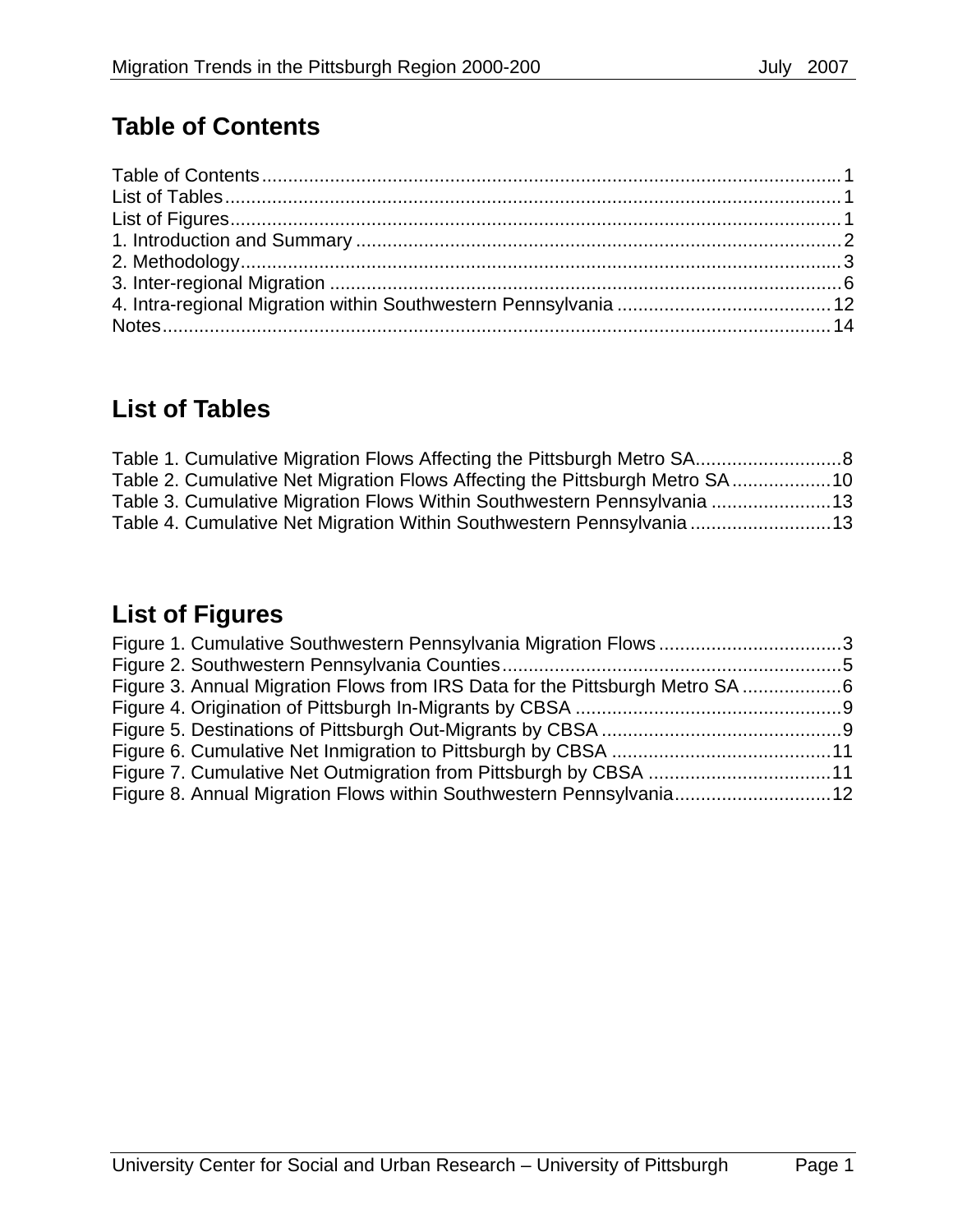#### **1. Introduction and Summary**

This report compiles population migration trends affecting the Pittsburgh Metropolitan Statistical Area (Metro SA) and a ten-county region of Southwestern Pennsylvania between the years 2000 and 2006. Internal Revenue Service (IRS) county-to-county migration data is used to compile gross and net migration flows of population. Section 2 of this report explains the data sources and methodology used to compile the migration statistics presented here. Section 3 compiles inter-regional migration statistics for the Pittsburgh region and other regions across the country. Section 4 compiles intra-regional migration data between ten individual counties within Southwestern Pennsylvania.

Net migration is one of three components of demographic change that result in population change: net migration, births and deaths. Net migration is the difference between inmigration and out-migration flows for a geographic region. Fertility rates and the age structure of the population affect natural population change, the difference between births and deaths. Net migration is typically only a small part of the total movement of population affecting a region. Net migration does not reflect the impact gross migration flows have on the changing composition of population in a region. Migration data aggregated to the county level also does not reflect the impact migration can have on specific sub-regions or municipalities within individual counties. The pattern of residential location and migration within a region results in migration rates for specific municipalities that range far above or below county or regional averages.

IRS migration data show that between 2000 and 2006 a total of 216,738 people moved into the Pittsburgh Metropolitan Statistical Area (Metro SA), while 251,179 moved away, resulting in a net loss of population due to domestic migration of 34,441 people.

In addition to the flows of population moving in and out of the Pittsburgh Metro SA, there is a consistent exchange of population within the broader Southwestern Pennsylvania region. Between 2000 and 2006, 70,520 people moved from Allegheny County to one of the other nine counties defined here as part of Southwestern Pennsylvania, while 49,151 moved into Allegheny County. Southwestern Pennsylvania is defined here as the seven counties that comprise the Pittsburgh Metro SA: Allegheny, Armstrong, Beaver, Butler, Fayette, Washington and Westmoreland, along with three adjoining counties of Greene, Indiana and Lawrence. Figure 1 summarizes the cumulative migration flows between 2000-2006 both within and between the United States and two specific sub-regions of Southwestern Pennsylvania: Allegheny County and nine remaining counties.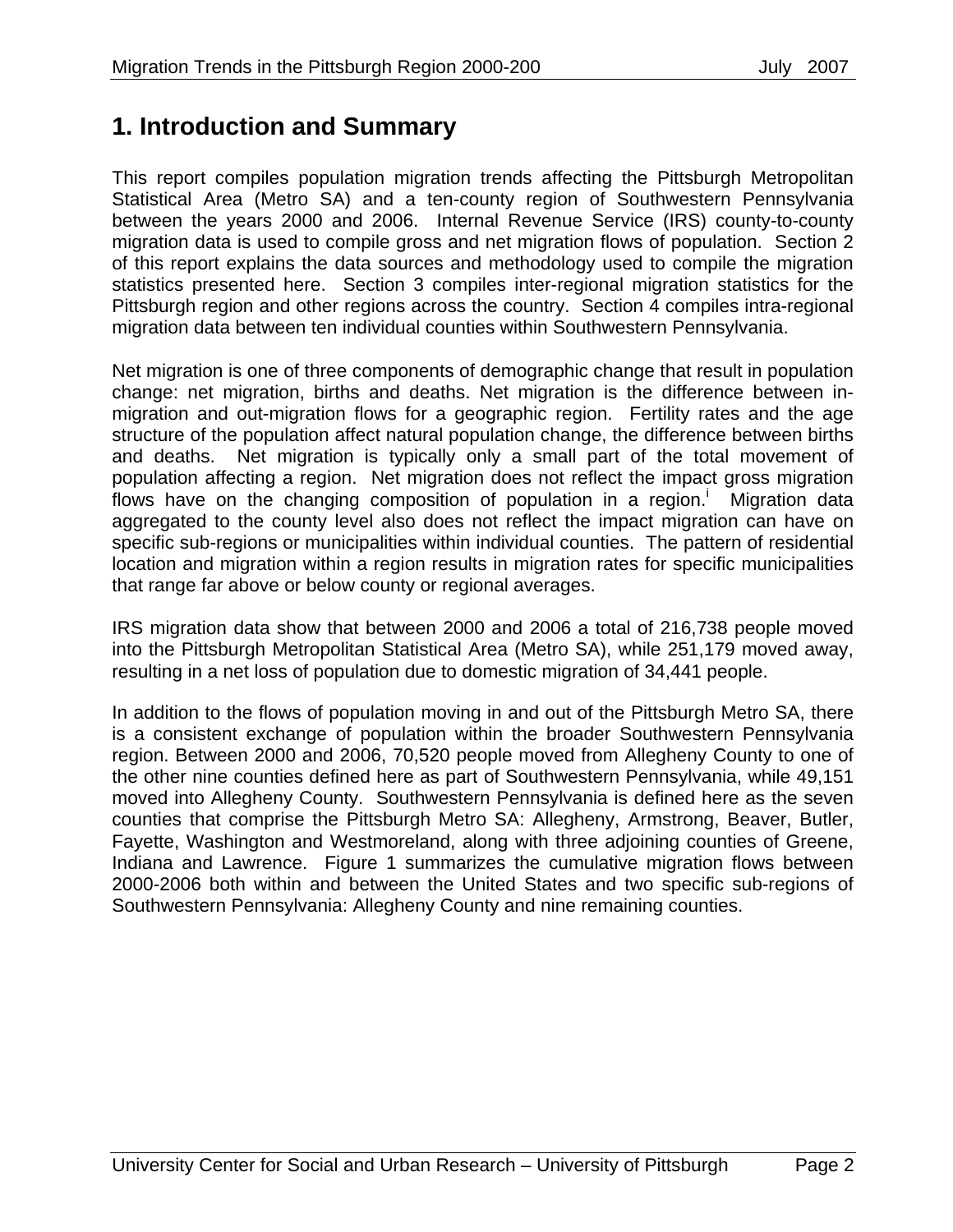

**Figure 1. Cumulative Southwestern Pennsylvania Migration Flows 2000-2006** 

\* Southwestern Pennsylvania defined here as Allegheny, Armstrong, Beaver, Butler, Fayette, Greene, Indiana, Lawrence, Washington and Westmoreland counties.

#### **2. Methodology**

This report compiles data from the Internal Revenue Service (IRS) County-to-County migration datasets. IRS migration data is a standard data source for studying population in the Pittsburgh region.<sup>ii</sup> The IRS migration data uses administrative records (income tax returns) from the IRS Individual Master File to produce statistics on the movement of people between counties across the country.<sup>iii</sup> The Individual Master File includes a record for every Form 1040, 1040A and 1040EZ individual income tax return filed by citizens and resident aliens. Statistics derived from individual income tax returns are based on year over year changes in the addresses reported by tax filers. The IRS does not release any data on individual taxpayers, but aggregates the total number of people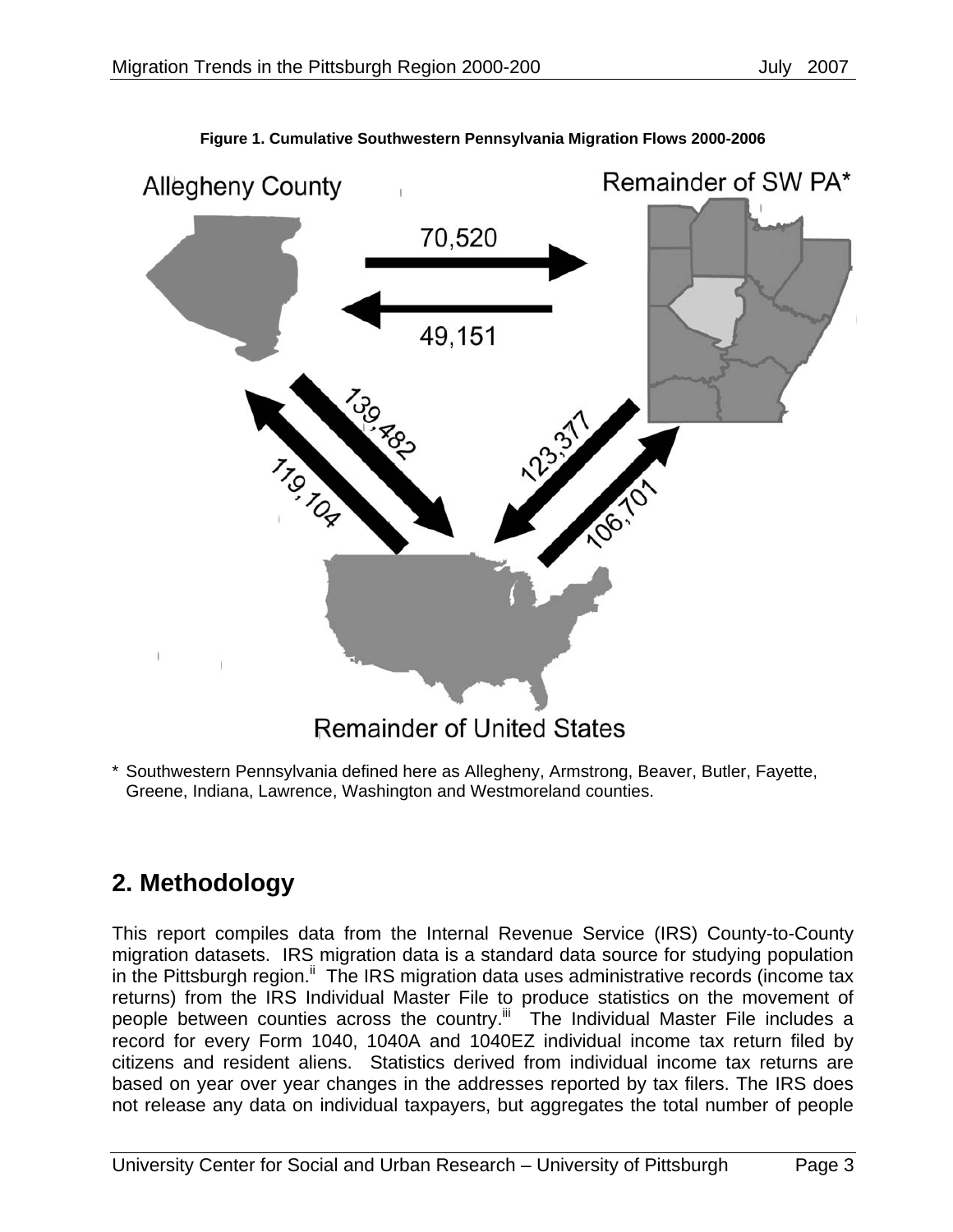who move between each pair of counties. Additionally, data is suppressed for county-tocounty migration flows with less than 10 filings in a given year. For each pair of counties which the IRS identifies as having a flow of migrants, the IRS reports the total number of filings along with the total number of exemptions claimed, the median Adjusted Gross Income and the aggregate Adjusted Gross Income for that set of filings. The migration data reported here reflects the total number of exemptions claimed on tax filings, which is considered to be a proxy for population.

For an analysis of inter-regional migration flows, data has been aggregated into gross and net migration flows between the Pittsburgh Metropolitan Statistical Area (Metro SA) and all other Core Based Statistical Areas (CBSAs) in the United States. CBSAs are new standards for the definition of regions introduced by the U.S. Office of Management and Budget (OMB) in 2003.<sup>iv</sup> CBSAs include both Metro SAs and a new type of statistical reporting area classification called *micropolitan* statistical areas (Micro SA)<sup>v</sup>. CBSAs are defined by concentrations of population in core counties with additional counties included in a particular CBSA based on the commuting patterns of workers between counties. Not used in this report is additional new type of geographic reporting area classification called combined statistical areas (CSAs). CSAs can be formed when adjoining CBSAs, either metropolitan or micropolitan, meet certain thresholds of workforce integration defined by commuting patterns of workers.

The current definition of the Pittsburgh Metro SA comprises seven counties in Southwestern Pennsylvania: Allegheny, Armstrong, Beaver, Butler, Fayette, Washington and Westmoreland counties. Two Micro SAs are defined in Southwestern Pennsylvania, including New Castle (Lawrence County) and Indiana County. In Southwestern Pennsylvania there currently exists one CSA: Pittsburgh-New Castle, which is an eight county area formed by the combination of the Pittsburgh MSA and the New Castle (Lawrence County) Micro SA.

This report also compiles county-level migration data for 10 individual counties in Southwestern Pennsylvania. These counties include the seven counties of the Pittsburgh Metro SA and also include the adjoining counties of Greene, Indiana and Lawrence. Figure 2 depicts the 10 counties of Southwestern Pennsylvania.

Data here are aggregated across six years of migration data between 2000 and 2006. The IRS reports migration data between successive years. The data here aggregates six years of annual data beginning with movers between the years 2000 and 2001 through those moving between 2005 and 2006. Where individuals moved both in and out of the Pittsburgh region over this time period, they are captured by the gross migration flows data for each move.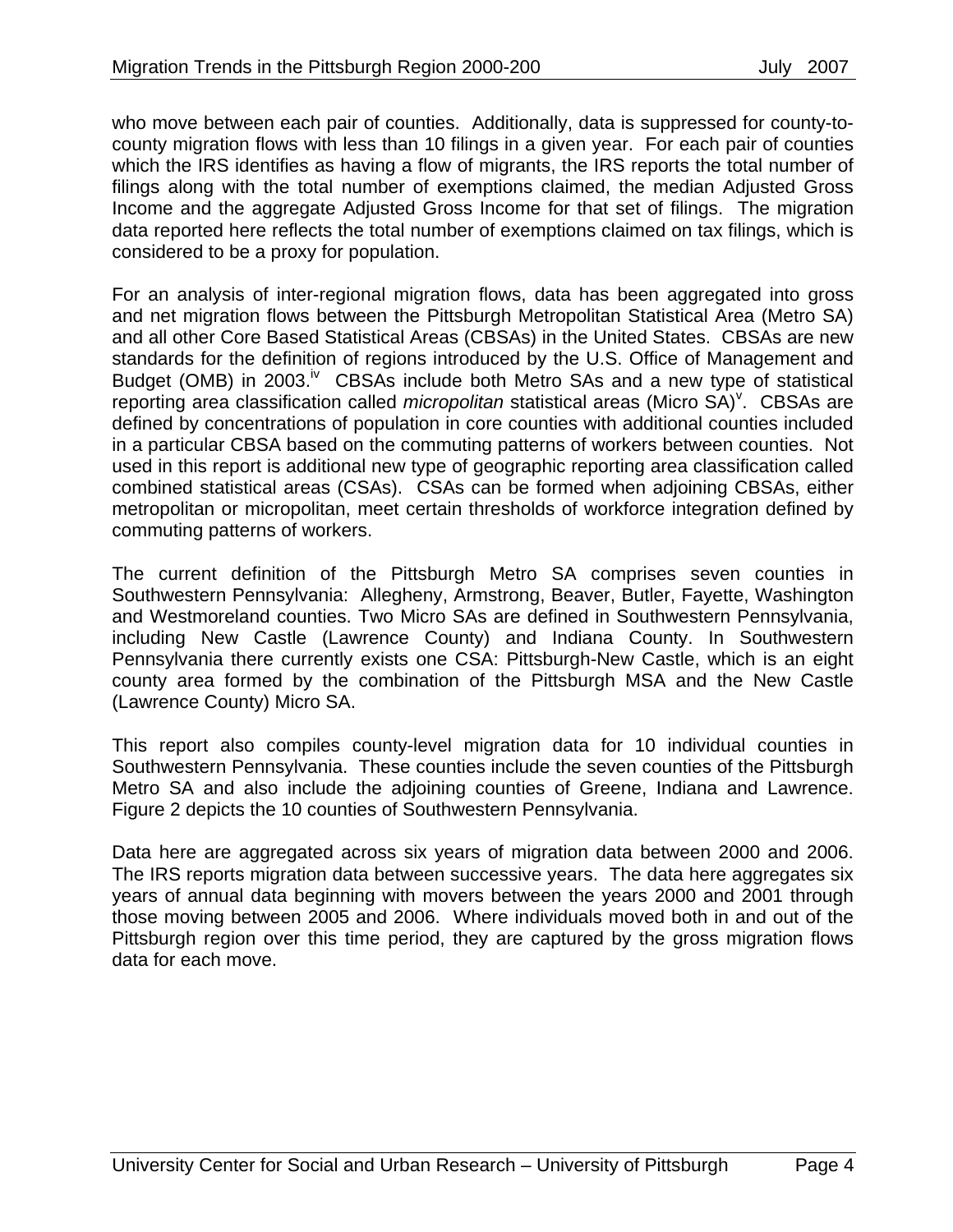

**Figure 2. Southwestern Pennsylvania Counties** 

Individual Counties that are also defined as Micropolitan Statistical Areas (Micro SAs)

IRS migration data is not a complete picture of migration flows in the United States. A significant amount of migration in the U.S. comes from international immigrants who are typically not residents needing to file IRS tax returns before entering the country. The IRS migration statistics mostly captures domestic, or internal, migration of population within the United States. The IRS data does not capture all domestic migration due to the fact that not everyone files a tax return. Students, seniors, those who have recently lost a spouse, or others with low income are some of the populations that are not captured well by IRS tax filings.<sup>vi</sup> Overall, the IRS migration data is estimated to capture over 80% of the movement of the population domestically within the U.S. Vii

IRS migration data is one of the primary data sources used by the Census Bureau to calculate annual estimates of population change by county. The Census Bureau uses IRS migration data to derive net domestic migration rates for the household population under age 65. The Census Bureau calculates net domestic migration rates for the household population age 65 and older from tabulations of Medicare enrollees in each county obtained from the Centers for Medicare and Medicaid Service (CMS).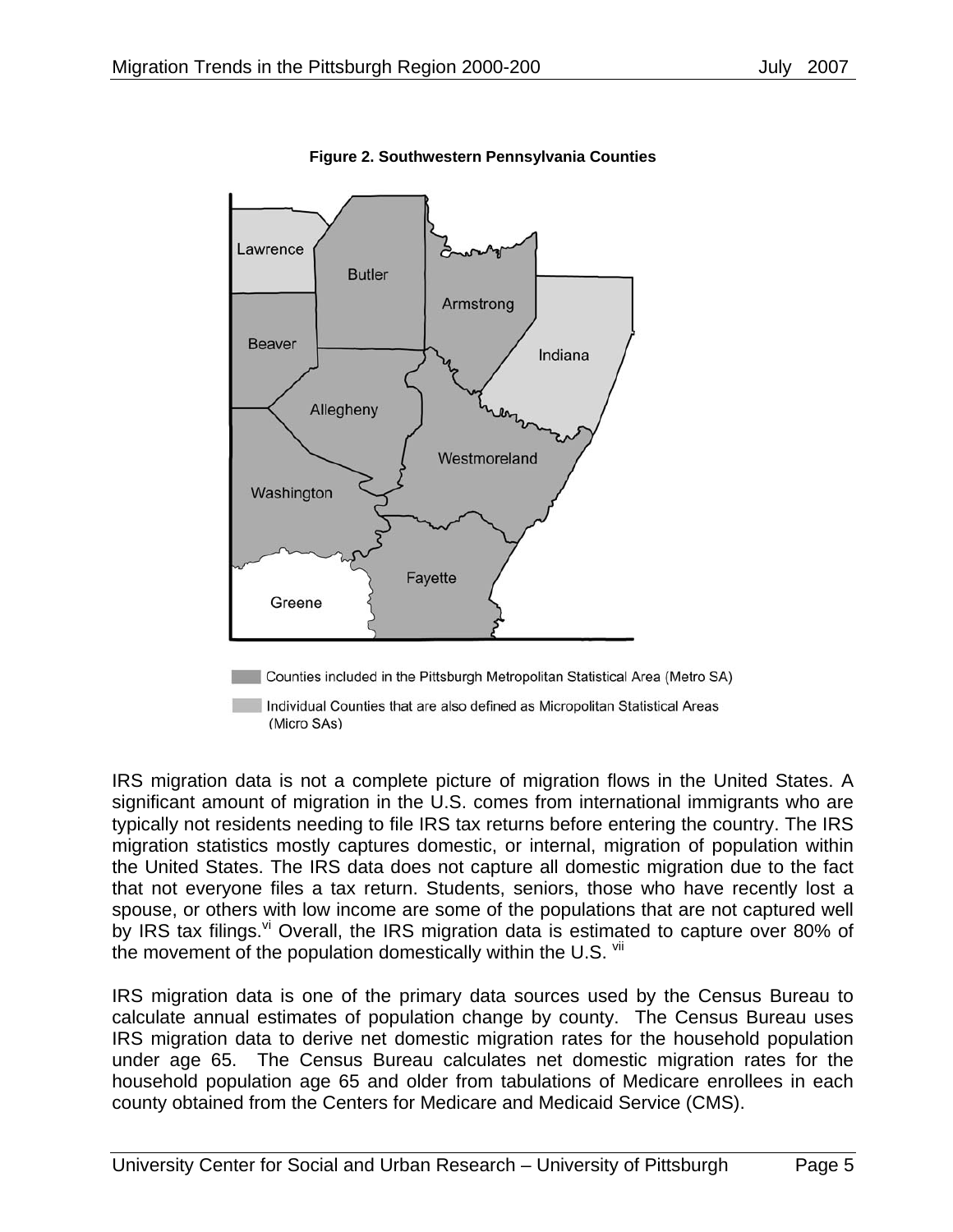#### **3. Inter-regional Migration**

Inter-regional migration flows are defined here as the movement of people between Core Based Statistical Areas (CBSAs), which include both Metropolitan Statistical Areas (Metro SAs) and Micropolitan Statistical Areas (Micro SAs), across the United States. Only migration flows that include an origination or destination within a CBSA are used to compile these inter-regional migration statistics. Migration to rural counties, or any county not included in a CBSA, is excluded from these compilations.

Figure 3 shows the annual gross migration flows in and out of the Pittsburgh Metro SA between 2000 and 2006. The migration flows for the Pittsburgh Metro SA have averaged 41,863 people moving out of the region annually between 2000-2006. Annual inflows of population have averaged 36,123 over the same period resulting in an annual net loss of population due to migration of 5,740.



**Figure 3. Annual Migration Flows from IRS Data for the Pittsburgh Metro SA: 2000-2006** 

■ Out-Migrants ■ In-Migrants

Table 1 lists the CBSAs across the U.S. that show the largest cumulative gross migration flows to or from the Pittsburgh Metro SA. Maps of gross migration flows between Pittsburgh and all CBSAs across the continental United States are shown in Figures 4 and 5.

The largest in-flows and out-flows of migration affecting the Pittsburgh Metro SA result from exchanges of population with the Washington, DC, Philadelphia and New York City Metro SAs. Smaller, but significant, migration flows are generated between Pittsburgh and nearby Micro SAs, including New Castle (Lawrence County), PA, Youngstown, OH, and Indiana, PA. Table 1 highlights the metropolitan and micropolitan areas with the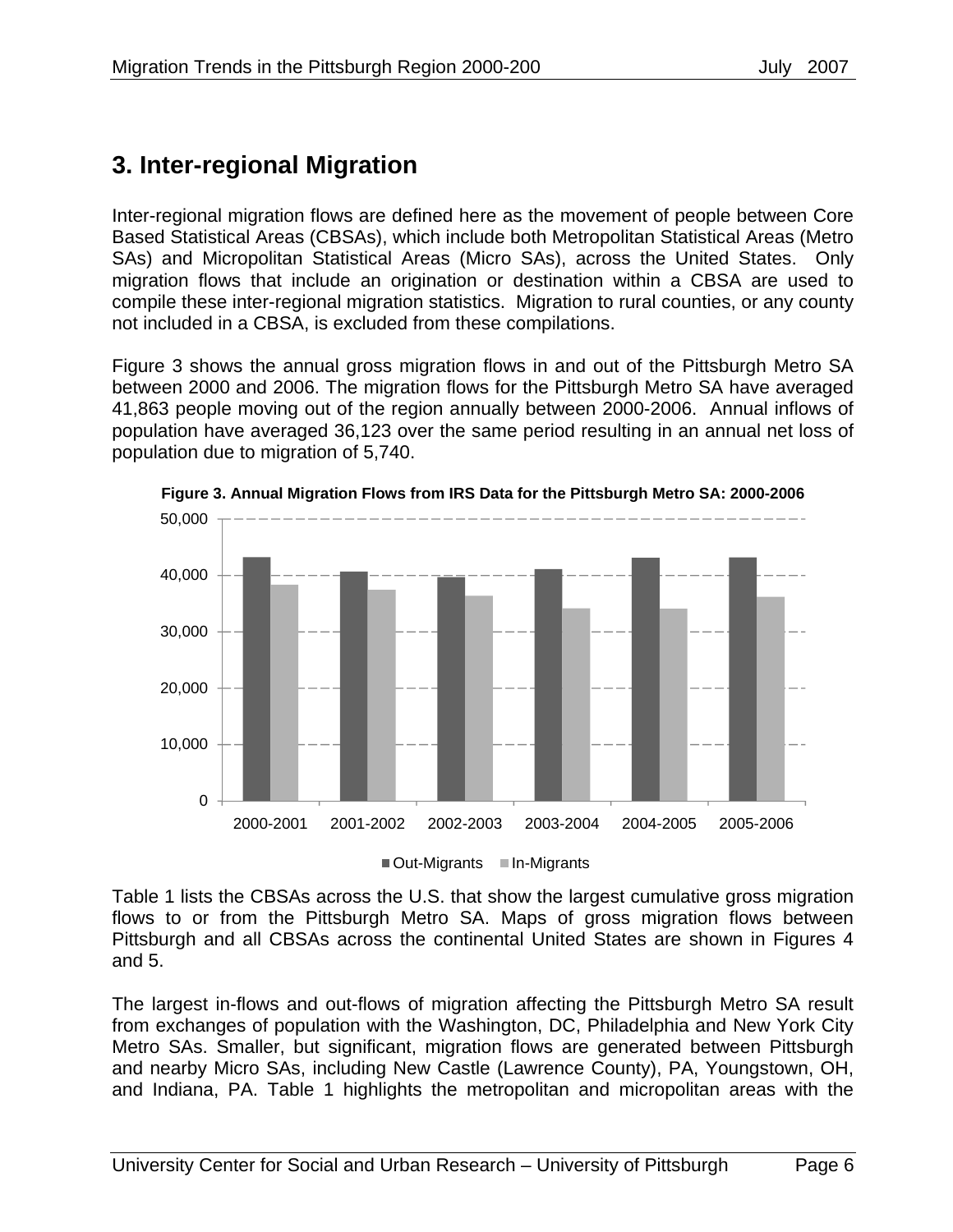largest gross in and outflows of migration affecting the Pittsburgh Metro SA between 2000 and 2006.

Overall population change is determined by net migration flows, the difference between in-migration and out-migration. Table 2 shows the largest net migration flows, both inflows and outflows, respectively, affecting the Pittsburgh Metro SA. Figure 6 shows CBSAs that gained population from the Pittsburgh Metro SA between 2000-2006, while Figure 7 shows the pattern of CBSAs which lost population to the Pittsburgh Metro SA between 2000-2006.

Pittsburgh loses the most population to nearby large metropolitan areas. Net migration between 2000 and 2006 is dominated by the loss of population to the Washington, DC MSA, which gained 3,535 more people from the Pittsburgh region than it lost between 2000 and 2006 and several regions in the south and west. Figures 3 and 4 depict these migration flows across the country. Other regions which Pittsburgh lost significant population to include Tampa-St. Petersburg-Clearwater, FL (net loss of 2,470), Charlotte-Gastonia-Concord, NC-SC (-1,852), Atlanta-Sandy Springs-Marietta, GA (-1,781), and Phoenix-Mesa-Scottsdale, AZ (-1,630).

Cumulative net gains in population between 2000-2006 are mostly from smaller regions close to Pittsburgh, including Johnstown, PA (net gain of 797), Erie, PA (+444) and Wheeling, WV-OH (+340).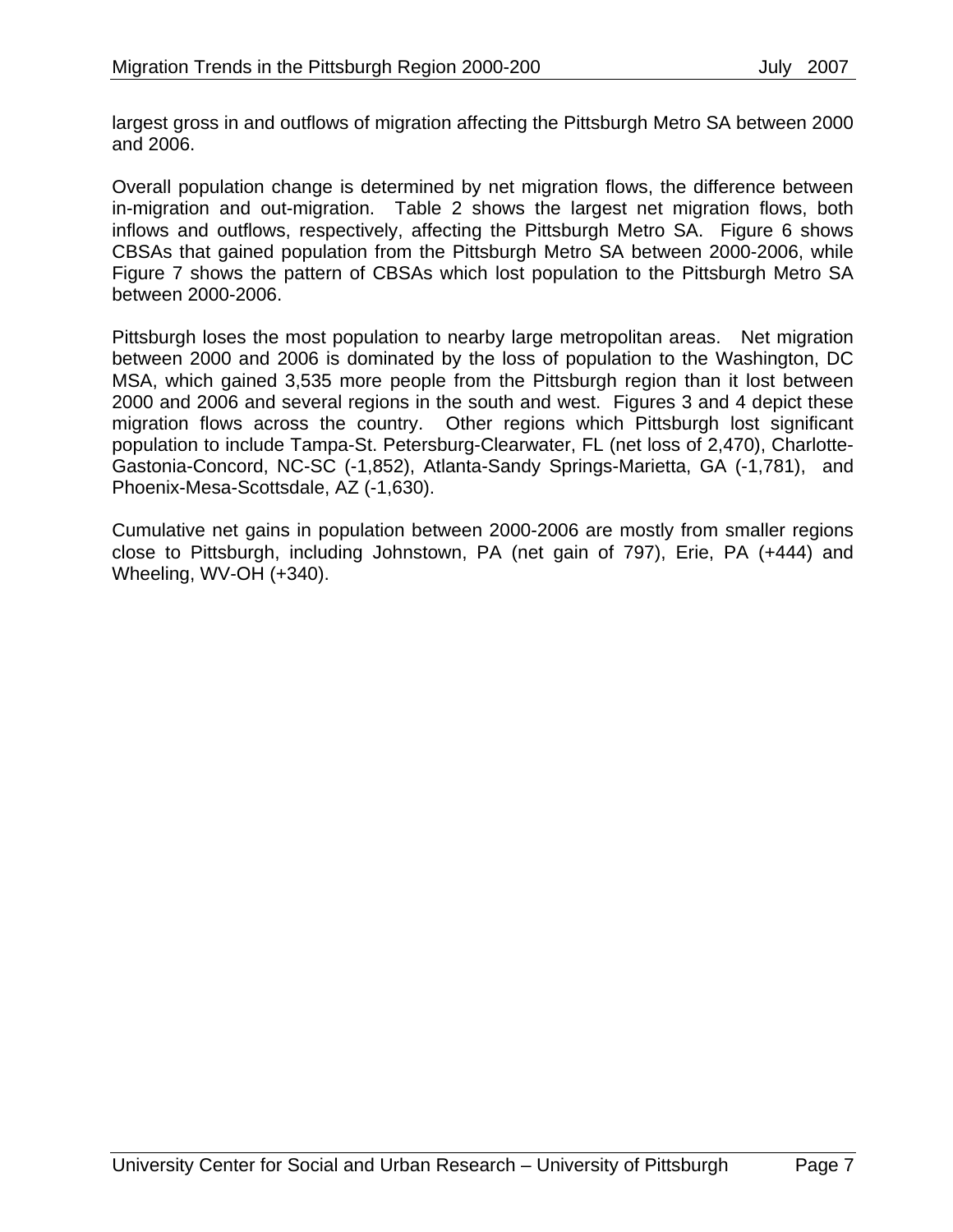|                                          |            | Migration  |          |
|------------------------------------------|------------|------------|----------|
|                                          | Into       | Out of     |          |
| Ranked by Largest Inflows by CBSA        | Pittsburgh | Pittsburgh | Net      |
| Philadelphia-Camden-Wilmington           | 6,117      | 7,708      | $-1,591$ |
| New York-Northern New Jersey-Long Island | 5,507      | 6,378      | $-871$   |
| Washington-Arlington-Alexandria          | 5,474      | 9,009      | $-3,535$ |
| Indiana                                  | 5,237      | 5,093      | 144      |
| Youngstown-Warren-Boardman               | 4,658      | 4,912      | $-254$   |
| New Castle <sup>®</sup>                  | 4,271      | 4,900      | $-629$   |
| Erie                                     | 3,423      | 2,979      | 444      |
| Cleveland-Elyria-Mentor                  | 3,377      | 3,918      | $-541$   |
| Miami-Fort Lauderdale-Miami Beach        | 2,574      | 3,433      | $-859$   |
| Chicago-Naperville-Joliet                | 2,443      | 3,344      | $-901$   |
| Johnstown                                | 2,421      | 1,624      | 797      |
| Columbus                                 | 2,387      | 3,579      | $-1,192$ |
| Los Angeles-Long Beach-Santa Ana         | 2,291      | 2,907      | $-616$   |
| <b>Baltimore-Towson</b>                  | 2,083      | 3,415      | $-1,332$ |
| Harrisburg-Carlisle                      | 2,037      | 2,251      | $-214$   |
| Weirton-Steubenville                     | 2,029      | 2,136      | $-107$   |
| Boston-Cambridge-Quincy                  | 1,927      | 2,530      | $-603$   |
| Somerset                                 | 1,782      | 1,805      | $-23$    |
| Tampa-St. Petersburg-Clearwater          | 1,687      | 4,157      | $-2,470$ |
| Atlanta-Sandy Springs-Marietta           | 1,670      | 3,451      | $-1,781$ |
|                                          |            |            |          |
| Ranked by Largest Outflows by CBSA       |            |            |          |
| Washington-Arlington-Alexandria          | 5,474      | 9,009      | $-3,535$ |
| Philadelphia-Camden-Wilmington           | 6,117      | 7,708      | $-1,591$ |
| New York-Northern New Jersey-Long Island | 5,507      | 6,378      | $-871$   |
| Indiana                                  | 5,237      | 5,093      | 144      |
| Youngstown-Warren-Boardman               | 4,658      | 4,912      | $-254$   |
| New Castle                               | 4,271      | 4,900      | $-629$   |
| Tampa-St. Petersburg-Clearwater          | 1,687      | 4,157      | $-2,470$ |
| Cleveland-Elyria-Mentor                  | 3,377      | 3,918      | $-541$   |
| Columbus                                 | 2,387      | 3,579      | $-1,192$ |
| Atlanta-Sandy Springs-Marietta           | 1,670      | 3,451      | $-1,781$ |
| Miami-Fort Lauderdale-Miami Beach        | 2,574      | 3,433      | $-859$   |
| <b>Baltimore-Towson</b>                  | 2,083      | 3,415      | $-1,332$ |
| Chicago-Naperville-Joliet                | 2,443      | 3,344      | $-901$   |
| Phoenix-Mesa-Scottsdale                  | 1,599      | 3,229      | $-1,630$ |
| Erie                                     | 3,423      | 2,979      | 444      |
| Los Angeles-Long Beach-Santa Ana         | 2,291      | 2,907      | $-616$   |
| Charlotte-Gastonia-Concord               | 812        | 2,664      | $-1,852$ |
| Boston-Cambridge-Quincy                  | 1,927      | 2,530      | $-603$   |
| Harrisburg-Carlisle                      | 2,037      | 2,251      | $-214$   |
| Orlando-Kissimmee                        | 923        | 2,225      | $-1,302$ |

#### **Table 1. Cumulative Migration Flows Affecting the Pittsburgh Metro SA 2000-2006**

\* Micropolitan Statistical Area. All other regions are Metropolitan Statistical Areas. Source: University Center for Social and Urban Research, University of Pittsburgh, from IRS data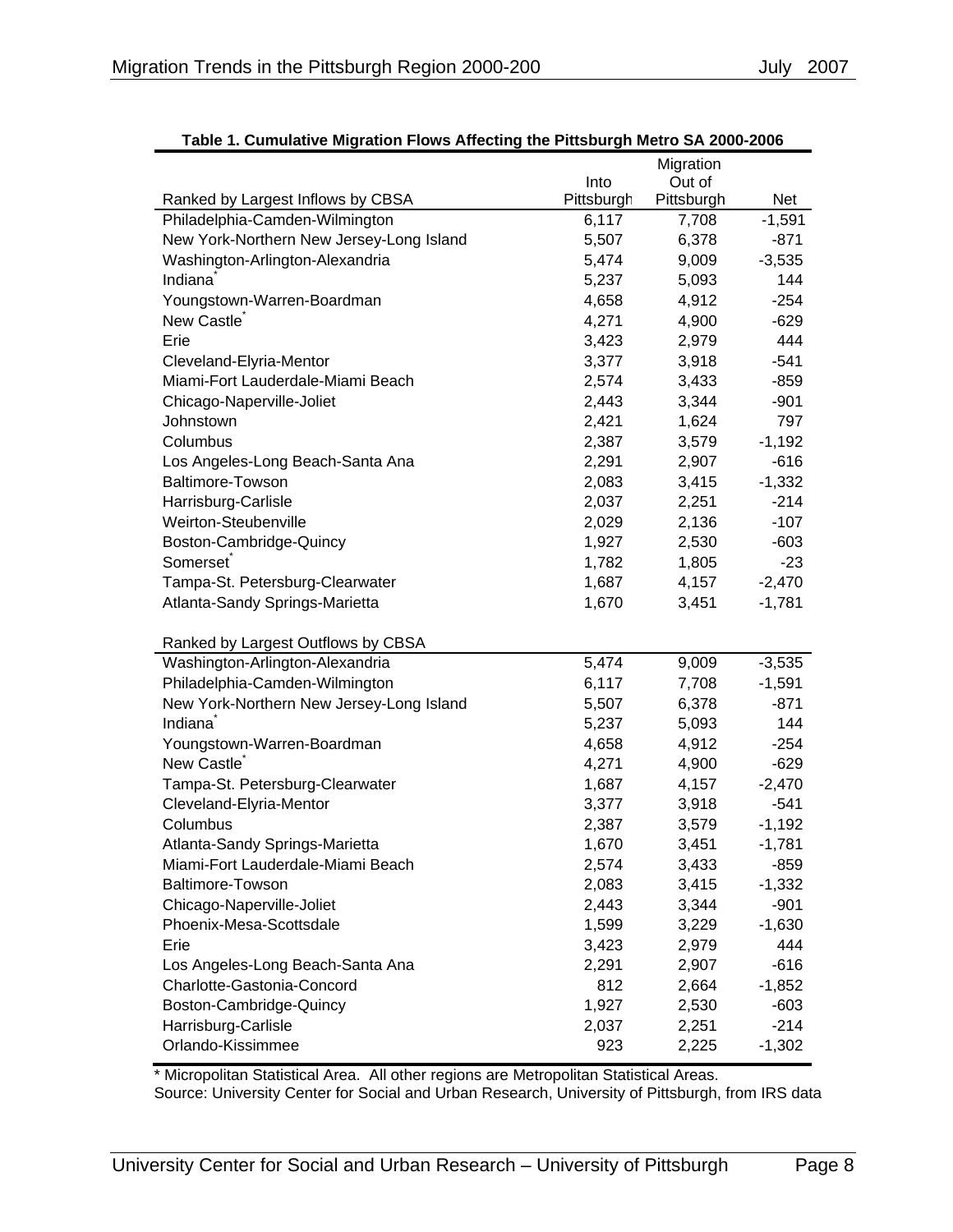

**Figure 4. Origination of Pittsburgh In-Migrants by CBSA: 2000-2006** 

**Figure 5. Destinations of Pittsburgh Out-Migrants by CBSA: 2000-2006** 

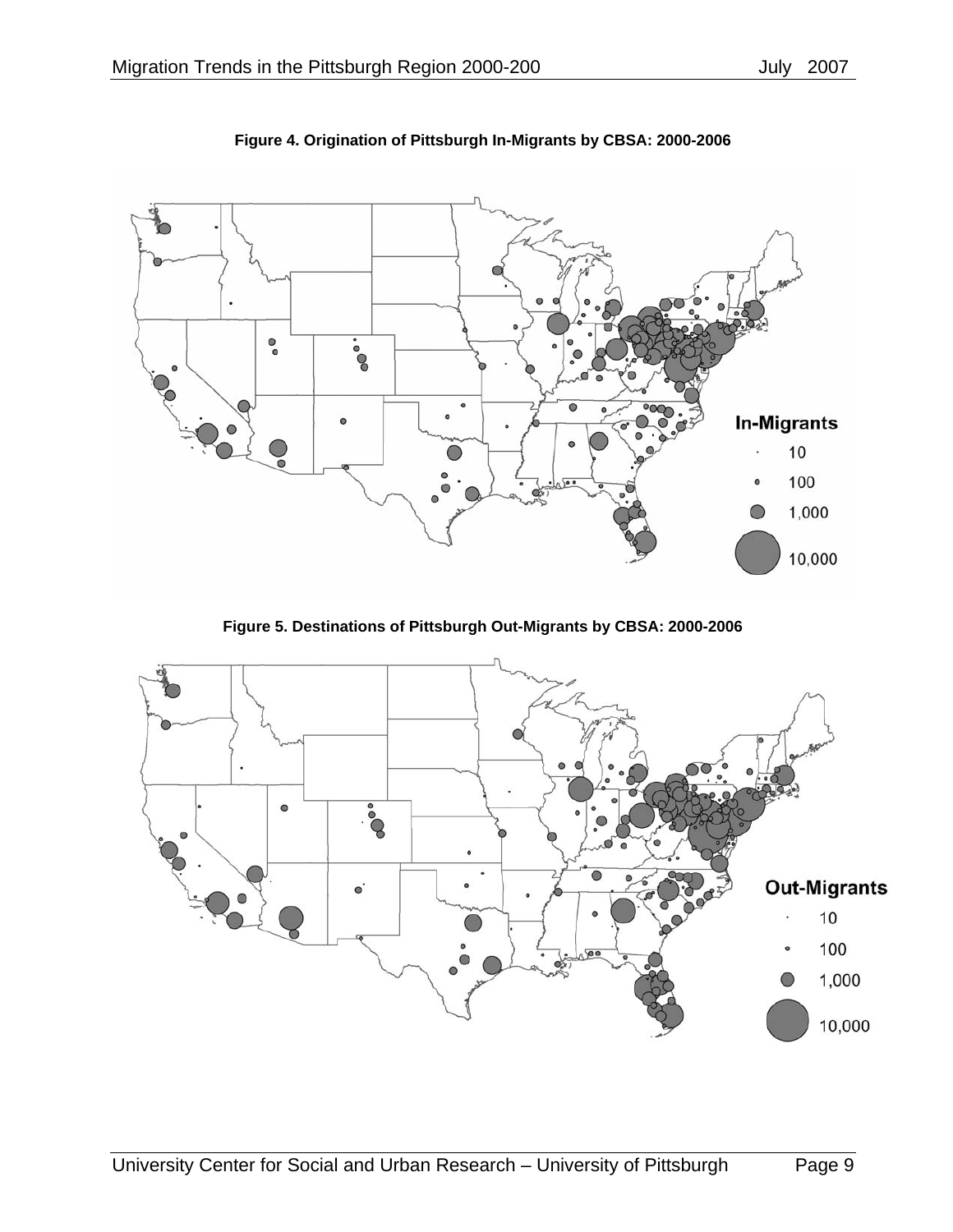|                                          | Migration  |            |            |  |
|------------------------------------------|------------|------------|------------|--|
|                                          | Into       | Out of     |            |  |
| Largest Net Inmigration Flows by CBSA    | Pittsburgh | Pittsburgl | <b>Net</b> |  |
| Johnstown                                | 2,421      | 1,624      | 797        |  |
| Erie                                     | 3,423      | 2,979      | 444        |  |
| Wheeling                                 | 1,075      | 735        | 340        |  |
| Scranton--Wilkes-Barre                   | 537        | 337        | 200        |  |
| Altoona                                  | 855        | 692        | 163        |  |
| Allentown-Bethlehem-Easton               | 773        | 613        | 160        |  |
| St. Marys <sup>®</sup>                   | 275        | 127        | 148        |  |
| Indiana <sup>1</sup>                     | 5,237      | 5,093      | 144        |  |
| Williamsport                             | 241        | 120        | 121        |  |
| <b>DuBois</b>                            | 572        | 463        | 109        |  |
| Jacksonville                             | 484        | 381        | 103        |  |
| Bradford <sup>1</sup>                    | 295        | 195        | 100        |  |
| Syracuse                                 | 302        | 203        | 99         |  |
| Huntington-Ashland                       | 107        | 17         | 90         |  |
| Charleston                               | 309        | 224        | 85         |  |
| <b>Omaha-Council Bluffs</b>              | 112        | 27         | 85         |  |
| Lancaster                                | 1,130      | 1,048      | 82         |  |
| Warren                                   | 293        | 211        | 82         |  |
| Morgantown                               | 1,380      | 1,306      | 74         |  |
| Cumberland                               | 91         | 18         | 73         |  |
|                                          |            |            |            |  |
| Largest Net Outmigration by CBSA         |            |            |            |  |
| Washington-Arlington-Alexandria          | 5,474      | 9,009      | $-3,535$   |  |
| Tampa-St. Petersburg-Clearwater          | 1,687      | 4,157      | $-2,470$   |  |
| Charlotte-Gastonia-Concord               | 812        | 2,664      | $-1,852$   |  |
| Atlanta-Sandy Springs-Marietta           | 1,670      | 3,451      | $-1,781$   |  |
| Phoenix-Mesa-Scottsdale                  | 1,599      | 3,229      | $-1,630$   |  |
| Philadelphia-Camden-Wilmington           | 6,117      | 7,708      | $-1,591$   |  |
| <b>Baltimore-Towson</b>                  | 2,083      | 3,415      | $-1,332$   |  |
| Orlando-Kissimmee                        | 923        | 2,225      | $-1,302$   |  |
| Columbus                                 | 2,387      | 3,579      | $-1,192$   |  |
| Raleigh-Cary                             | 539        | 1,522      | $-983$     |  |
| <b>Cape Coral-Fort Myers</b>             | 364        | 1,287      | $-923$     |  |
| Chicago-Naperville-Joliet                | 2,443      | 3,344      | $-901$     |  |
| New York-Northern New Jersey-Long Island | 5,507      | 6,378      | $-871$     |  |
| Miami-Fort Lauderdale-Miami Beach        | 2,574      | 3,433      | $-859$     |  |
| Las Vegas-Paradise                       | 744        | 1,596      | $-852$     |  |
| Sarasota-Bradenton-Venice                | 380        | 1,212      | $-832$     |  |
| Houston-Sugar Land-Baytown               | 943        | 1,766      | $-823$     |  |
| Jacksonville                             | 363        | 1,124      | $-761$     |  |
| New Castle                               | 4,271      | 4,900      | $-629$     |  |
| Los Angeles-Long Beach-Santa Ana         | 2,291      | 2,907      | $-616$     |  |

| Table 2. Cumulative Net Migration Flows Affecting the Pittsburgh Metro SA 2000-2006 |
|-------------------------------------------------------------------------------------|
|-------------------------------------------------------------------------------------|

\* Micropolitan Statistical Area. All other regions are Metropolitan Statistical Areas. Source: University Center for Social and Urban Research, University of Pittsburgh, from IRS data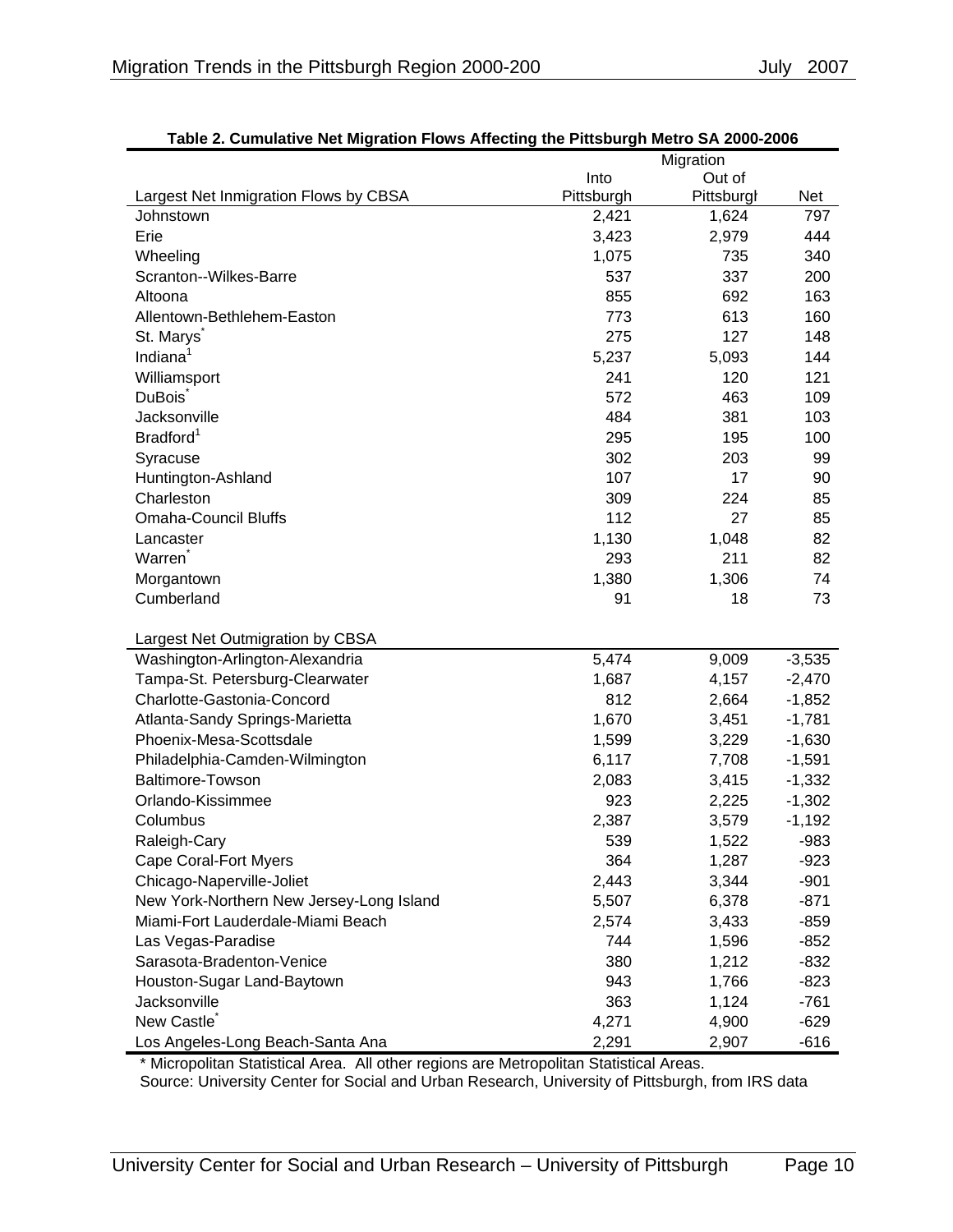

**Figure 6. Cumulative Net Inmigration to Pittsburgh by CBSA: 2000-2006** 

**Figure 7. Cumulative Net Outmigration from Pittsburgh by CBSA: 2000-2006** 

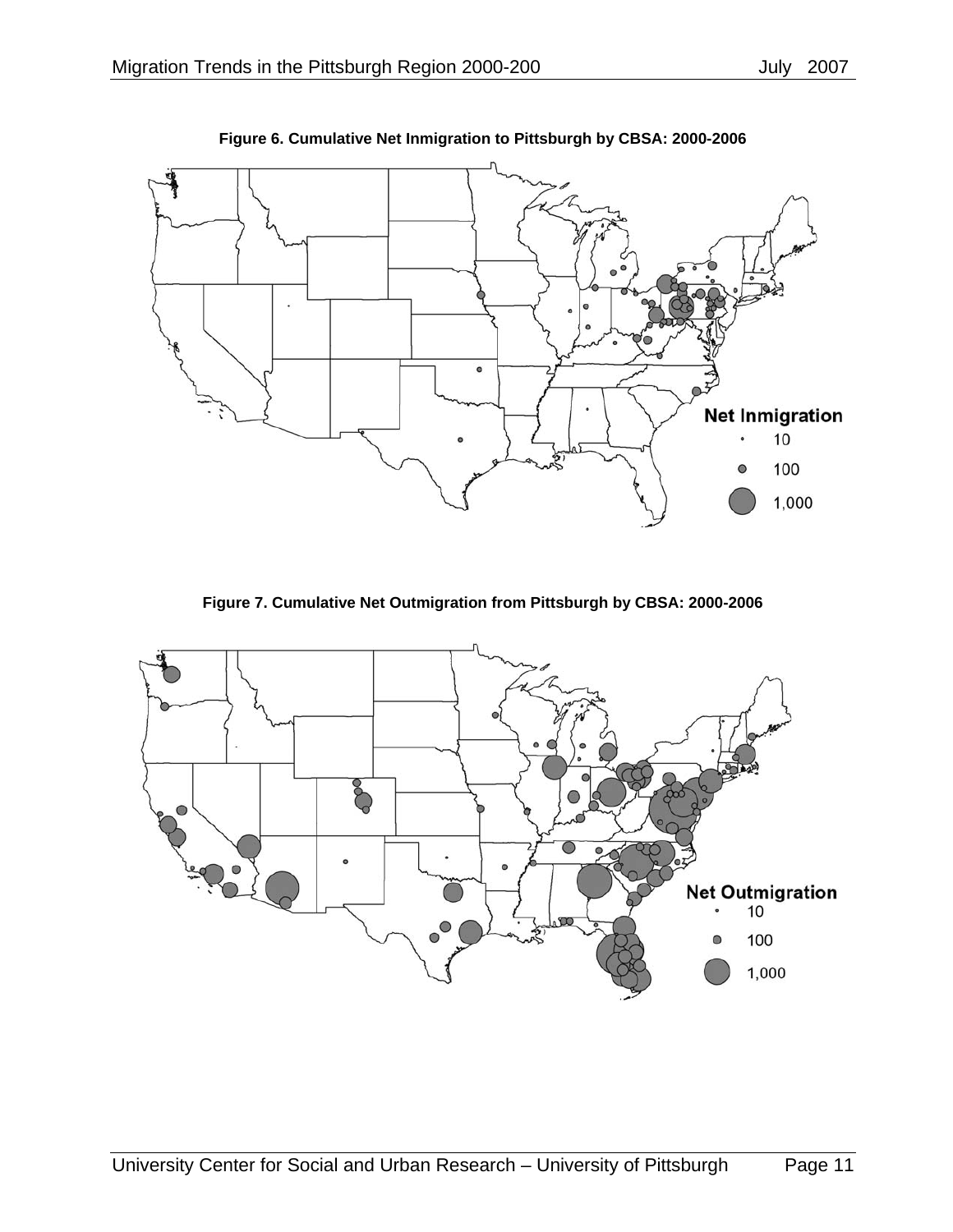#### **4. Intra-regional Migration within Southwestern Pennsylvania**

This section compiles county level migration flows between the 10 counties within Southwestern Pennsylvania. These counties include the seven counties that comprise the Pittsburgh Metropolitan Statistical Area (Metro SA) and include adjoining Greene, Indiana and Lawrence counties. Overall, 176,672 people moved between counties within Southwestern Pennsylvania between 2000 and 2006.

Migration flows within the region are dominated by flows to and from Allegheny County. Figure 8 shows the annual flow of migration between Allegheny County and the nine remaining counties of the Southwestern Pennsylvania between 2000 and 2006. On average just under 12 thousand people move annually from Allegheny County to one of the nine remaining counties in Southwestern Pennsylvania, compared to an average of just over eight thousand moving into Allegheny County from within the region. Net migration from Allegheny County to remainder of Southwestern Pennsylvania has averaged over 3,500 annually since 2000.

Table 3 shows the cumulative migration flows between each pair of counties within Southwestern Pennsylvania between 2000 and 2006. The largest county-to-county migration over this period is 22,194 people who moved from Allegheny County to Westmoreland County followed by 17,203 who moved from Allegheny County to Washington County. Over this period a total of 70,520 people moved out of Allegheny County to one of the nine other counties in the Southwestern Pennsylvania region, while 49,151 people moved from those counties into Allegheny County.

Table 4 compiles the cumulative net migration between each pair of counties within Southwestern Pennsylvania between 2000 and 2006. The largest net migration flows are between Allegheny County and other counties within the Pittsburgh MSA. The largest net migration was from Allegheny County to Westmoreland, Washington and Butler counties, which had cumulative net migration flows of 6,730, 6,496 and 6,384, respectively, between 2000 and 2006.





Source: University Center for Social and Urban Research, University of Pittsburgh, from IRS data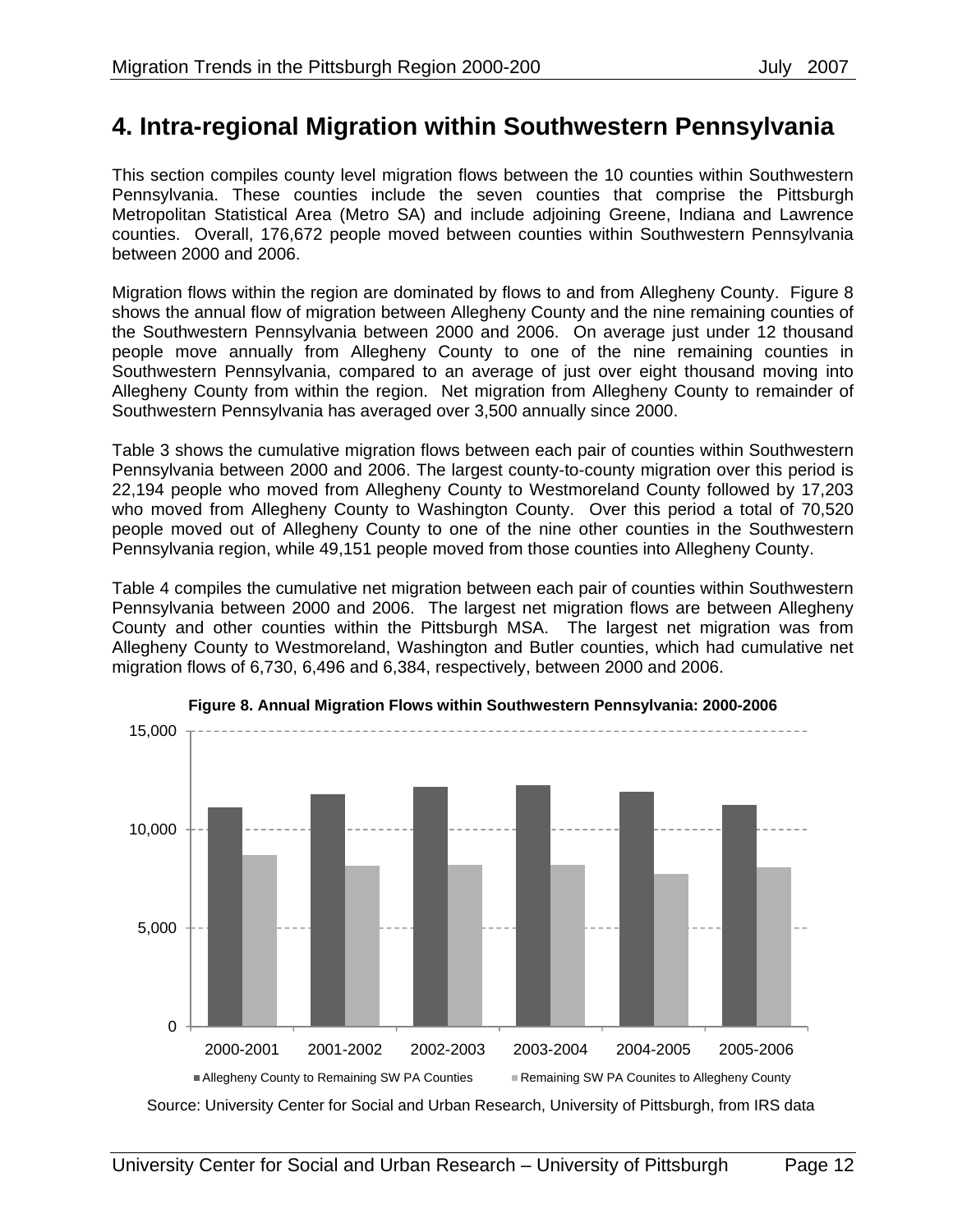|               | Allegheny | Armstrong | Beaver  | <b>Butler</b> | Fayette  | Greene  | Indiana | Lawrence | Washington | Westmoreland | Subtotal |
|---------------|-----------|-----------|---------|---------------|----------|---------|---------|----------|------------|--------------|----------|
| Allegheny     |           | 2,492     | 9,243   | 14,673        | 2,140    | 483     | 997     | 1,095    | 17,203     | 22,194       | 70,520   |
| Armstrong     | 2,107     |           | 37      | 1,746         | $\star$  | $\star$ | 1,168   | $\star$  | 21         | 3,054        | 8,133    |
| Beaver        | 7,445     | 16        |         | 2,364         | 44       | $\star$ | 66      | 2,088    | 542        | 376          | 12,941   |
| <b>Butler</b> | 8,289     | 1,438     | 2,525   |               | 59       | $\star$ | 182     | 1,428    | 376        | 797          | 15,094   |
| Fayette       | 2,083     | $\star$   | 40      | 73            |          | 937     | 50      | $\star$  | 2,385      | 4,686        | 10,254   |
| Greene        | 455       | $\star$   | $\star$ | $\star$       | 792      |         | $\star$ | $\star$  | 1,701      | 135          | 3,083    |
| Indiana       | 1,393     | 1,029     | 88      | 181           | 50       | $\star$ |         | $\star$  | 161        | 2,335        | 5,237    |
| Lawrence      | 1,208     | $\star$   | 1,743   | 1,266         | $^\star$ | $\star$ | $\star$ |          | 14         | 40           | 4,271    |
| Washington    | 10,707    | $^\star$  | 523     | 378           | 2,150    | 1,561   | 96      | 44       |            | 2,335        | 17,794   |
| Westmoreland  | 15,464    | 3,109     | 396     | 1,223         | 4,359    | 150     | 2,244   | 110      | 2,290      |              | 29,345   |
| Subtotal:     | 49,151    | 8,084     | 14,595  | 21,904        | 9,594    | 3,131   | 4,803   | 4,765    | 24,693     | 35,952       |          |

#### **Table 3. Cumulative Migration Flows Within Southwestern Pennsylvania 2000-2006**

Destination County

**Table 4. Cumulative Net Migration Within Southwestern Pennsylvania 2000-2006** 

|                    |           |           |        |               |                | Destination County |             |          |            |              |
|--------------------|-----------|-----------|--------|---------------|----------------|--------------------|-------------|----------|------------|--------------|
|                    |           | Armstrong | Beaver | <b>Butler</b> | Fayette        | Greene             | Indiana     | Lawrence | Washington | Westmoreland |
|                    | Allegheny | 385       | 1,798  | 6,384         | 57             | 28                 | $-396$      | $-113$   | 6,496      | 6,730        |
|                    |           | Armstrong | 21     | 308           | $\star$        | $\star$            | 139         | $\star$  | 21         | $-55$        |
|                    |           |           | Beaver | $-161$        | $\overline{4}$ | $\star$            | $-22$       | 345      | 19         | $-20$        |
|                    |           |           |        | <b>Butler</b> | $-14$          | $\star$            | 1           | 162      | $-2$       | $-426$       |
| Originating County |           |           |        |               | Fayette        | 145                | $\mathbf 0$ | $\star$  | 235        | 327          |
|                    |           |           |        |               |                | Greene             | *           | *        | 140        | $-15$        |
|                    |           |           |        |               |                |                    | Indiana     | $\star$  | 65         | 91           |
|                    |           |           |        |               |                |                    |             | Lawrence | $-30$      | $-70$        |
|                    |           |           |        |               |                |                    |             |          | Washington | 45           |

#### Destination County

\* 10 or fewer tax filings between counties

Source: University Center for Social and Urban Research, University of Pittsburgh, from IRS data